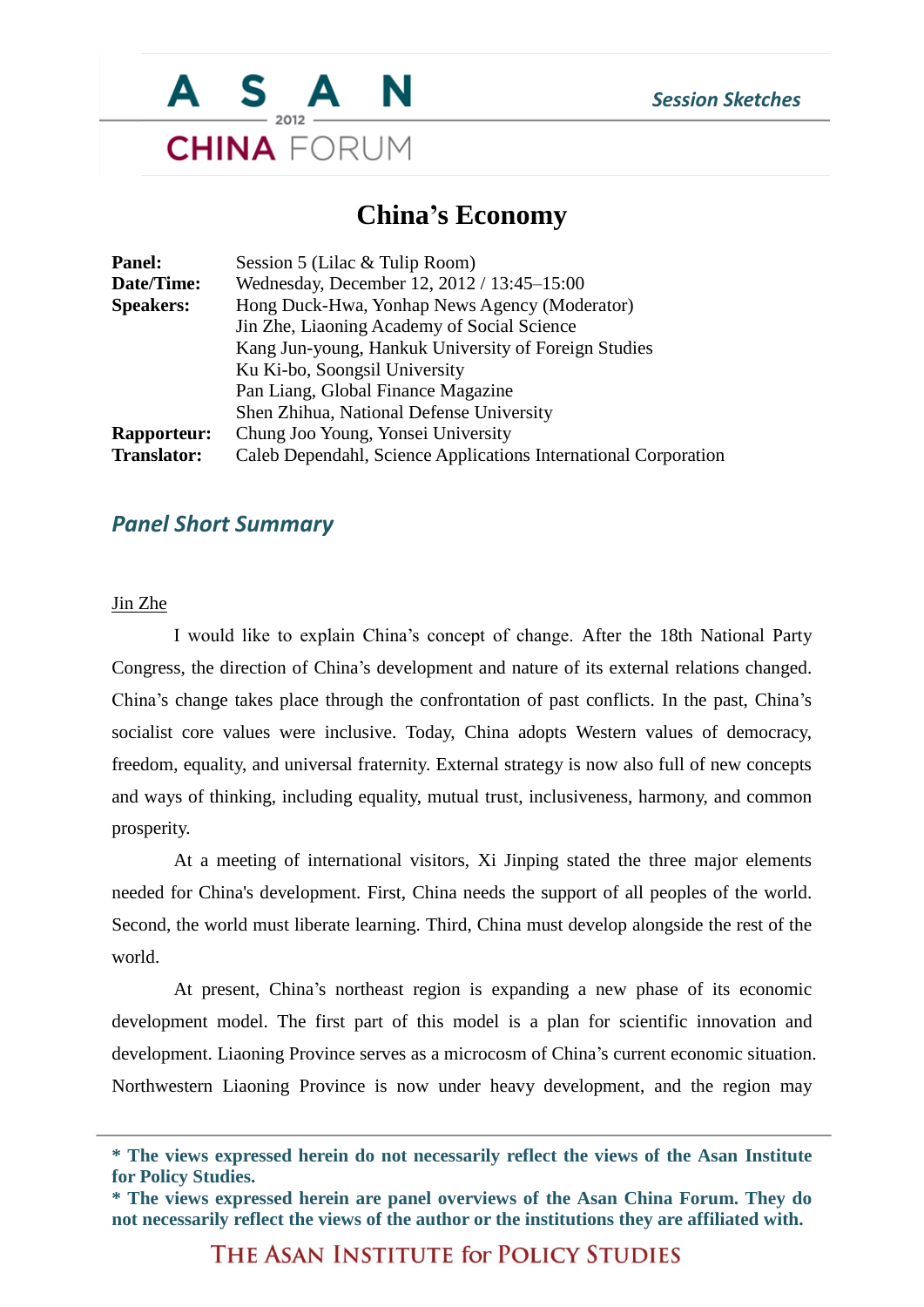# S A N **CHINA** FORUM

become competitive in markets across Asia by 2020. To achieve this, the region is adjusting its industrial structure. Shenyang is a prime example. The next part of the development model is to improve the competitiveness of each province's key industries. This includes equipment manufacturing in Shenyang, software in Dalian, and Liaoning metalworking and processing. These areas are capable of economic cooperation with Northeast Asia to promote mutual economic development.

#### Kang Jun-young

Professor Kang referred to the problem of uneven distribution. Although the level of China's national development is great, the economic situation for many of China's citizens is quite poor. First, China avoided the corrupt practices of capitalism and established a socialist country. Afterwards, to rid the country of dire poverty, Deng Xiaoping enacted a policy of "Reform and Opening," thus building a socialist society with Chinese characteristics. However, his theory of letting "some get rich first" led to the current gap between the rich and poor. This is the aforementioned problem of uneven distribution. To solve these problems, there needs to be an inclusive approach to development which can also maintain intensive economic growth.

China now has new ruling leadership, but Xi Jinping and Li Keqiang have different work experience and thoughts on the economy. How they will adjust and reconcile such differing orientations on the economy is of great significance to China's development.

#### Ku Ki-bo

Professor Ku pointed out several difficulties that China currently faces. On the one hand, exchanges between South Korea and China have developed greatly in the short term. South Korea's investment in China has made optimal contributions to improving Korean employment, exports, economic growth and industrial structure. However, the growth in the scale of trade has been unequal and uneven. Simply put, Korea's trade dependence on China is too high. Capital flows between South Korea and China are also one-sided. The direction

THE ASAN INSTITUTE for POLICY STUDIES

**<sup>\*</sup> The views expressed herein do not necessarily reflect the views of the Asan Institute for Policy Studies.**

**<sup>\*</sup> The views expressed herein are panel overviews of the Asan China Forum. They do not necessarily reflect the views of the author or the institutions they are affiliated with.**